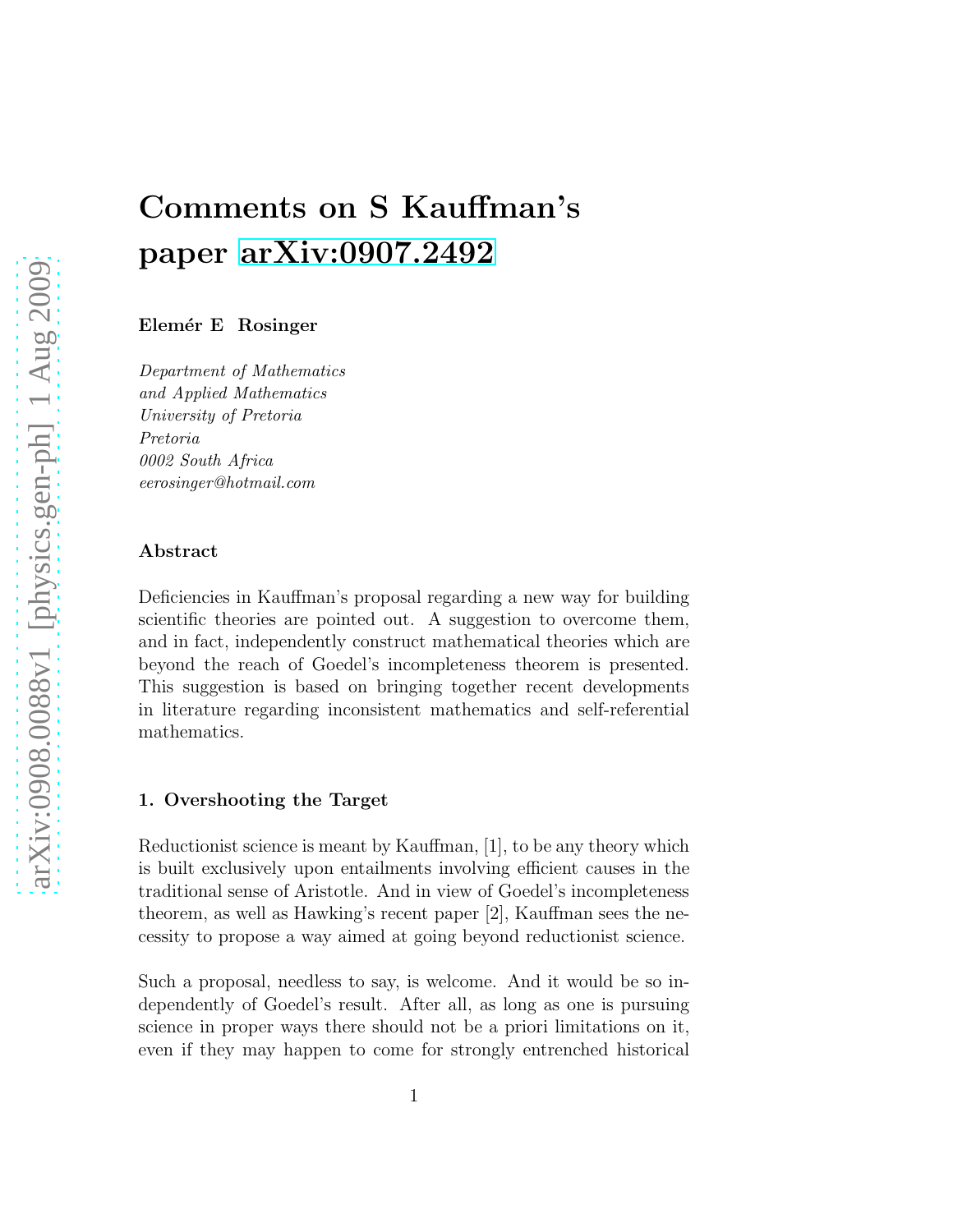traditions.

The issue, therefore, is which may indeed be certain proper ways for science beyond the one called reductionist in [1].

In this regard, one can note that the analysis in [2] is rather naive, since it interprets Goedel's incompleteness as a consequence of the self-referential situation in which physicists are inevitably part of the physical realms. As for going beyond what in [1] is called reductionist science, the suggestion in [2] simply consists in a succession of reductionist theories of physics, succession in which larger and larger sets of axioms are assumed, thus managing to some rather limited extent to overcome Goedel's incompleteness.

From the point of view of such a rather trivial suggestion, the proposal in [1] is considerably more sophisticated and deep. Yet, as argued in the sequel, it is highly questionable on several grounds, and above all, in view of the fact that it cannot secure ways which could be seen as representing in any more proper manner a rigorously enough scientific approach.

The basic model in [1] which inspires the specific proposal aimed at going beyond reductionist science is taken from biology, and specifically, from Darwin's view of the evolution of species. The way Darwin's view is understood in [1] is that evolution in biology is not - and simply, cannot be - merely a process based on the action of efficient causes alone. Instead, it is the effect of an interplay between laws which act as enabling constraints, and on the other hand, efficient causes which become operational within the respective constraints, with both constraints and causes partly interacting and evolving, as if according to, what is called, some "blind final cause".

Let us now consider to what extent such an understanding of Darwinian evolution in biology may indeed be an appropriate method for building future scientific theories, instead of the present method in which mathematical theories are axiomatically founded and then developed according to rules of logic, while theories of physics tend to be based on such mathematical theories.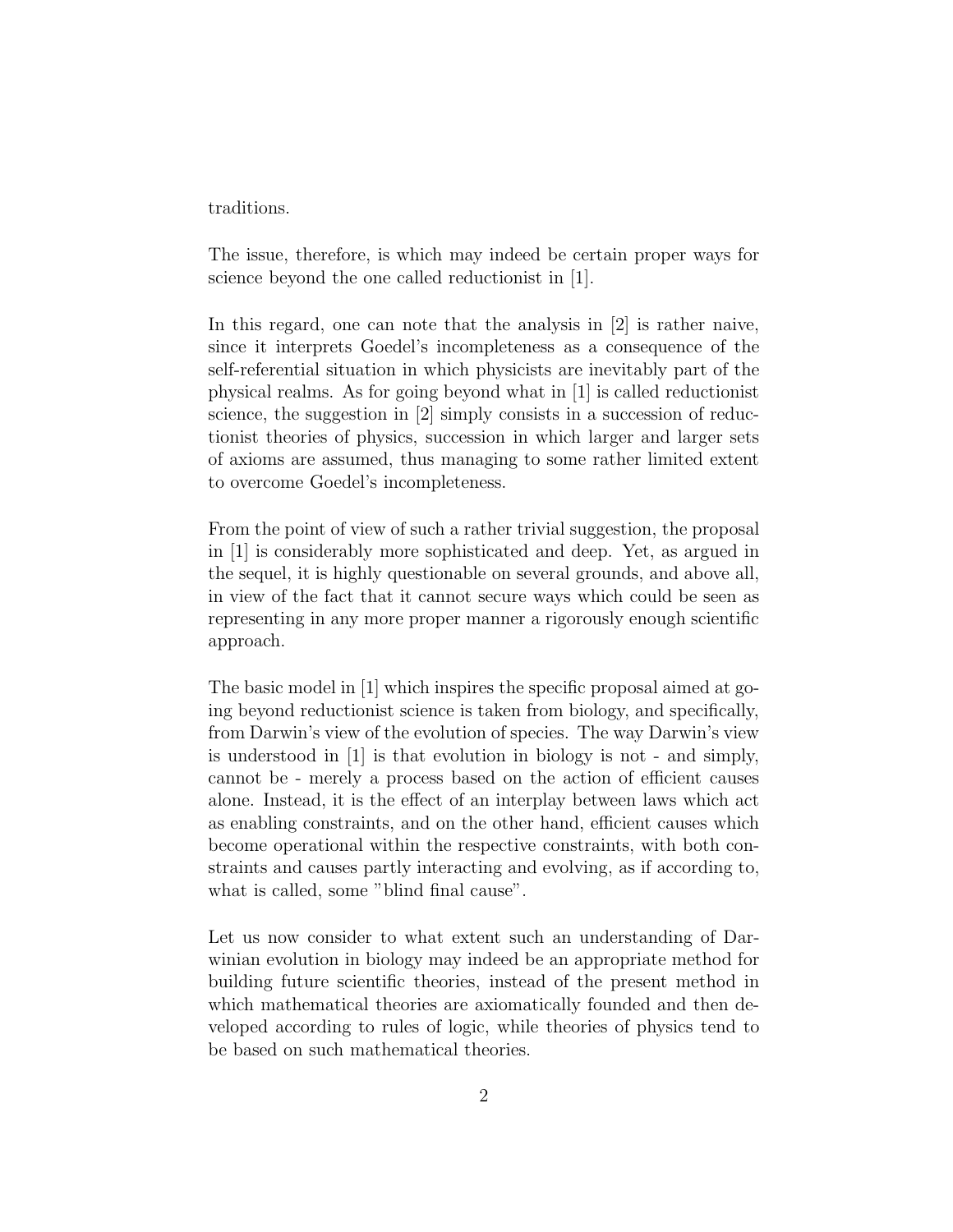An obvious feature of the proposal in [1] is that it can be significantly loose in the way efficient causes may come into play within the enabling constraints of laws. Furthermore, this looseness may considerably increase during the assumed interplay between the enabling laws and the efficient causes acting within their constraints.

Therefore, one can only wonder to what extent such a considerably loose process run by some assumed "blind final cause" can possibly lead to scientific theories which perform, when applied in technologies, with any kind of more appropriate precision, a precision for instance which Kauffman himself may, no doubt, require in the construction of any airplane he may ever wish to consider flying with ...

In biology, the results of such loose processes are not supposed to - and certainly, do not - lead to any scientific theory, but to individual living creatures. And an essential difference between a scientific theory and an individual living creature is, among others, the following. Such a living creature is biologically easily disposable. That is, the species to which it belongs need not necessarily vanish with the demise of that individual. And even if in some highly unusual situation the existence of a whole species may depend on the survival of that individual, the death of that individual is not likely to lead to the end of biosphere as a whole ...

Thus the biological viability, that is, the *validity* of such an individual as a biological entity, has hardly any risk attached to it outside of the respective individual. This is precisely why Darwinian evolution, to the extent that it operates as assumed in [1], has so far not come anywhere near to put an end to the whole of biosphere as such ...

In total contradistinction with such a practically no risk biological situation, a scientific theory, when accepted, introduces a considerable risk, and it does so from theoretical point of view, since it may become a component of further scientific theories. And it does even more so, as soon as certain technologies are developed involving it.

A living creature which turns out to be biologically invalidated, that is, it ends up by being selected off the biosphere does nowhere the same kind of massive harm an unvalidated scientific theory can cause, be it in the theoretical or practical realms.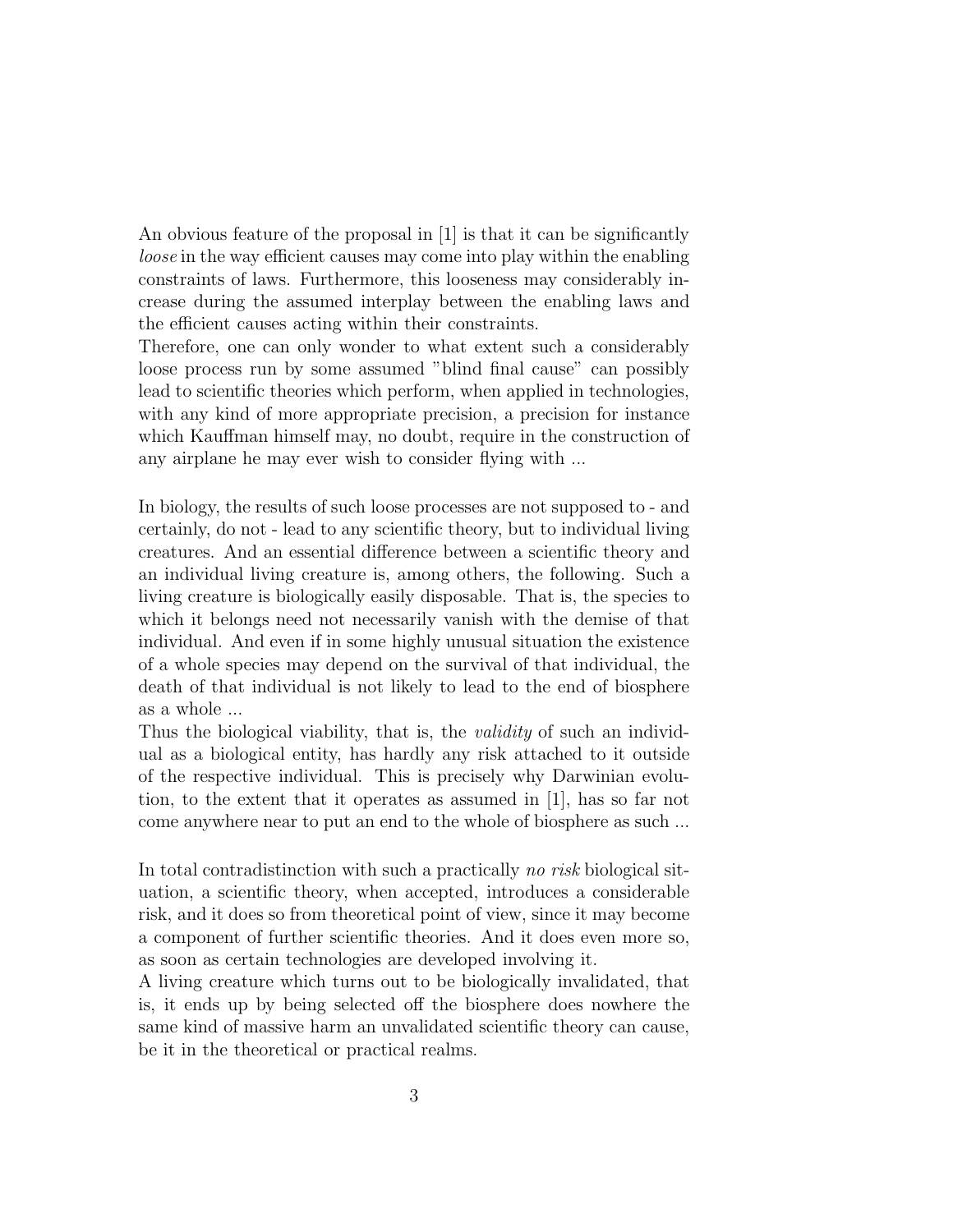Therefore, the *validity* of a scientific theory in mathematics or physics, among others, is of uppermost immediate concern, a concern of both theoretic and practical nature. Consequently, the issue of that validity simply cannot be left to the mercy of some "blind final cause" ...

It follows that the proposal in [1] is clearly overshooting the target by allowing far too many allegedly scientific theories to be built, without any systematic manner of validation, except for some future action of a "blind final cause" ...

In case theories generated as proposed in [1] were not aimed for mathematics or physics, but rather for, say, psychology, sociology, economics, or the like, then, as a rather unfortunate human tradition may illustrate it, they may not seldom turn out to be acceptable for quite a while, that is, until such time when their nefarious consequences would become far too obvious for far too many ...

However, as far as mathematics, physics, chemistry, or for that matter, molecular biology are concerned, the validity of scientific theories should rather be built upon the well known criteria of rigor and precision in their construction, as well as present testing, instead of that left to some assumed "blind final cause" ...

A further major deficiency of the proposal in [1] is in its total lack of any kind of specific insight into the micro or inner aspects of the ways scientific theories end up being effectively constructed. Indeed, the proposal in [1] only sets up a macro type framework for the production of scientific theories, namely, through the mentioned interplay between laws which act as enabling constraints for certain efficient causes. And clearly, such a setup cannot give more insight into the specifics of the effective construction of scientific theories than an outer observer of the respective process could obtain.

Indeed, we are required by the proposal in [1] simply to *abandon* completely the present way scientific axiomatic theories are constructed step by step, that is, through a process which in its rigorous formal aspect offers a considerable transparency.

In conclusion, the proposal in [1] as it stands is considerably unrealis-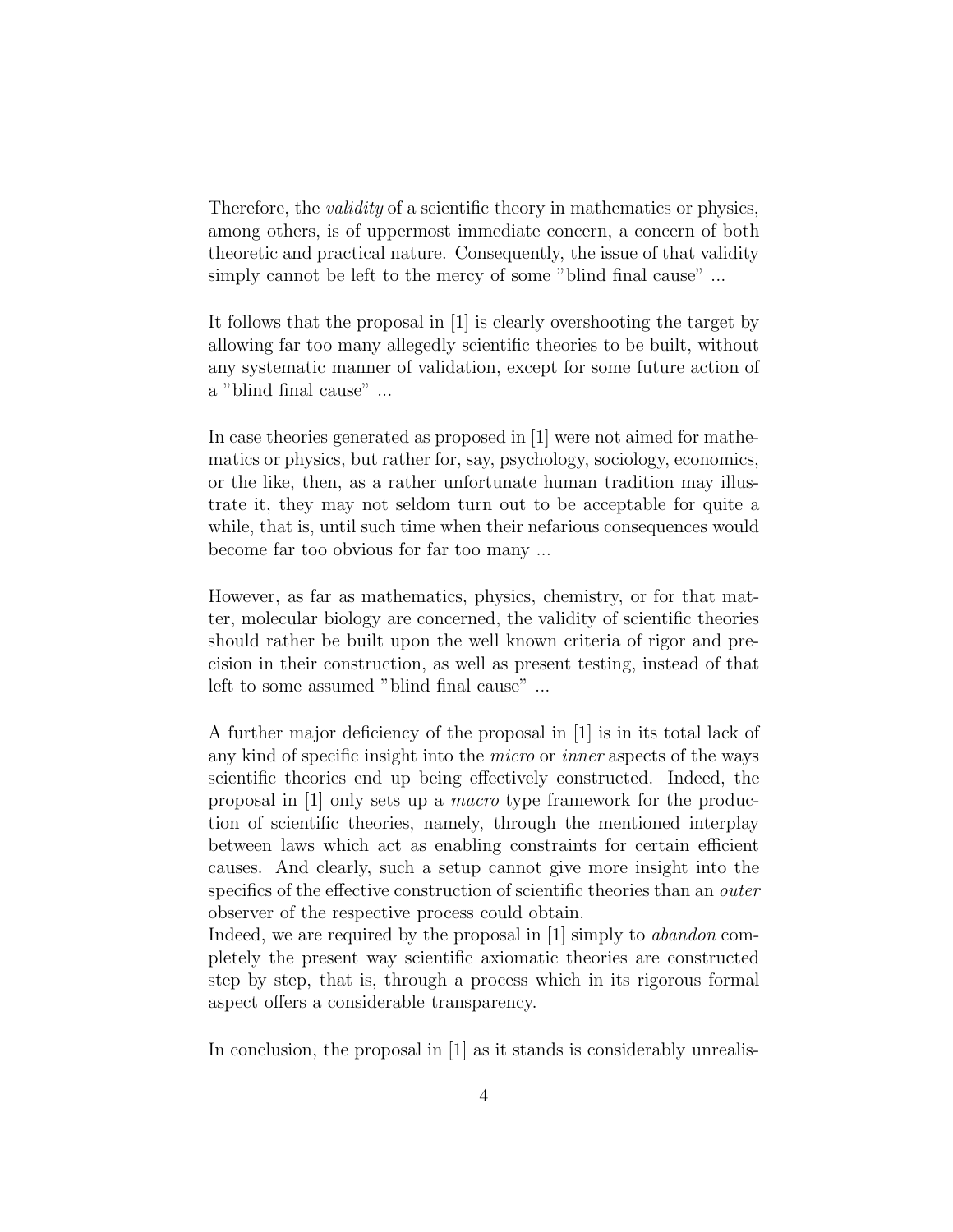tic when it aims to deliver scientific theories.

However, it is at the same time important to realize that a suitable completion of the proposal in [1] can possibly have significant merit. And such a completion may involve the following two additions :

1) The extreme abundance - referred to above as overshooting - in the production of alleged scientific theories, as inevitably follows from the present form of the proposal in [1], should be suitably curtailed.

2) The micro, or inner specific aspects in the construction of scientific theories should be specified in a clear, rigorous and transparent way.

Related to the above second point, we make now certain suggestions.

### 2. Nearer to the Target

As mentioned, the concern with going beyond the present day axiomatic theories in mathematics or physics has lately gained some attention.

The suggestion in [2] seems to be too simple, and certainly, it does not address in any way the deeper reasons why usual axiomatic theories in mathematics or physics fall prey to Goedel's incompleteness theorem. On the other hand, the proposal in [1] does open up a far larger possible pool for scientific theories, and in fact, as argued above, does so excessively. Furthermore, that proposal, similar to [1], fails to consider and identify those essential features of usual axiomatic theories in mathematics or physics which make Goedel's incompleteness theorem apply to them.

Here, following [3-6], we suggest a way to implement the requirement 2) at the end of the previous section. It should be noted that, as seen next, the implementation suggested here offers the construction of axiomatic mathematical theories which go far beyond the usual, presently used ones. Consequently, it can all alone, and by itself give a significant departure beyond the mathematical theories which happen to be subjected to Goedel's incompleteness theorem.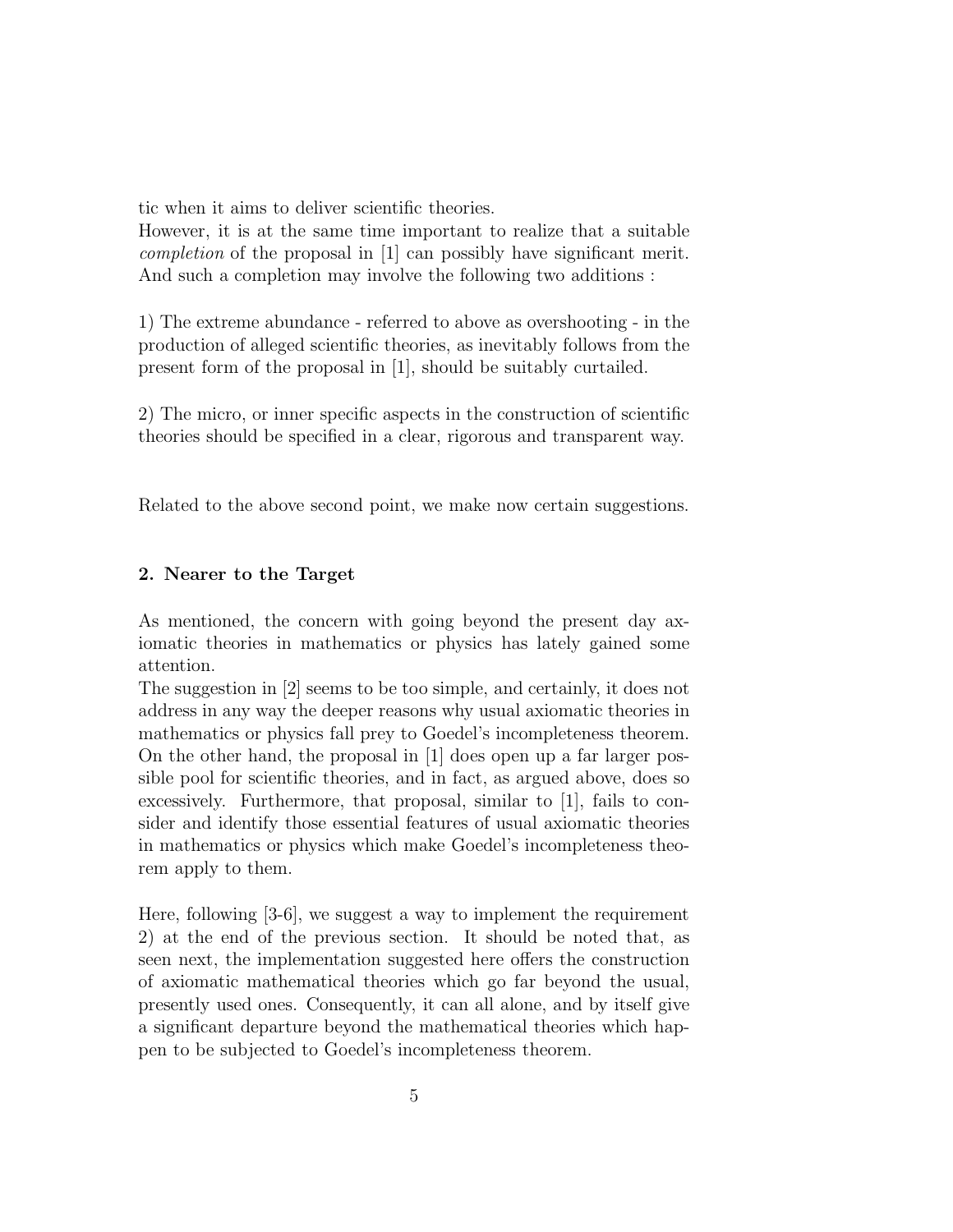Also, this suggestion can be used in conjunction with the proposal in [1], as soon as that proposal is amended according to the requirement in 1) at the end of the previous section.

And now, to our suggestion based on [3-6], which is further based on [7-9].

Historically, there has since times immemorial been an absolute rejection of systems of thought which lead to logical contradiction.

One of the effects of that total rejection has been the rejection of selfreferential logical constructs, since as know from ancient times, they often led to contradictions, as illustrated in the famous ancient Greek paradox of the liar.

Recently however, [7,4], there has been an interest in inconsistent mathematics, that is, mathematics built upon a contradictory set of axioms.

Amusingly in this regard, in spite of the mentioned absolute rejection of logical contradictions, and especially in mathematics, we have nevertheless kept more and more indulging ourselves precisely in such mathematics ever since the use of digital electronic computers.

Indeed, albeit missed by nearly everyone, such computers are inevitably functioning based on the following system of axioms, when considered operating upon integers :

1) The Peano Axioms

plus

2) The Machine Infinity Axiom

which is usually formulated as follows :

 $(MIA) \quad \exists M >> 1 : M + 1 = M$ 

where typically, one may have  $M = 10^{100}$ .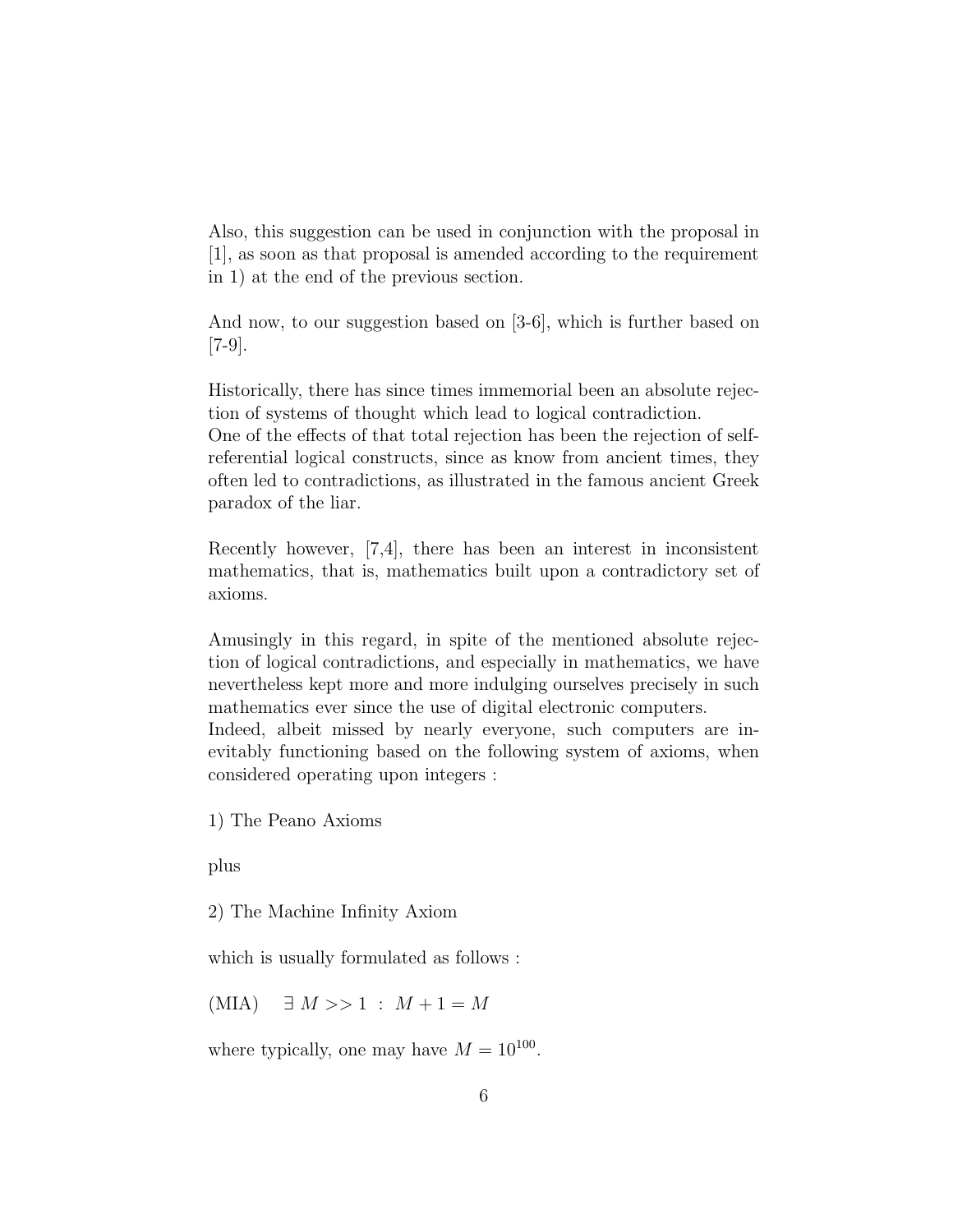And clearly, the system of axioms 1) plus 2) is contradictory.

Yet we do not hesitate to use our digital electronic computers more and more massively, and even fly in airplanes designed and constructed with their essential help.

Details, albeit rather elementary, regarding the safe use of such contradictory axiomatic systems can be found in [7,4].

So much for the traditional "no-go" regarding logical contradictions.

As for the other traditional "no-go", namely, of self-referential logical constructs, it happened in the early 1980s that the use of digital electronic computers led to yet another fundamental reconsideration, [8,9]. Namely, far reaching research was undertaken in foundations of a set theory along lines which contain a significant amount of self-referential definitions, yet, unlike the usual set theory with the Russell paradox, do not lead to any contradictions, provided that usual set theory does not do so either.

As it happens so far, this self-referential mathematics has on purpose been developed only with the aim to be consistent, provided that the usual set theory is so, [8,9,6]. And as can be seen, even within the confines of that restriction, it leads to a most remarkable extension of usual set theory, and thus of mathematics as such.

As a further step, therefore, one may consider the joining of inconsistent mathematics with self-referential mathematics. And in doing so, it may well happen that the resulting theories would no longer be within the realms of Goedel's incompleteness theorem.

As for the possibility of that happening, we can recall that the proof of Goedel's incompleteness theorem does essentially involve a selfreferential argument, brought about by the arithmetisation through the celebrated Goedel numbering of the propositions of Peano arithmetics. Thus to the extent that one goes over to mathematical theories which from the start are self-referential, the situation with the